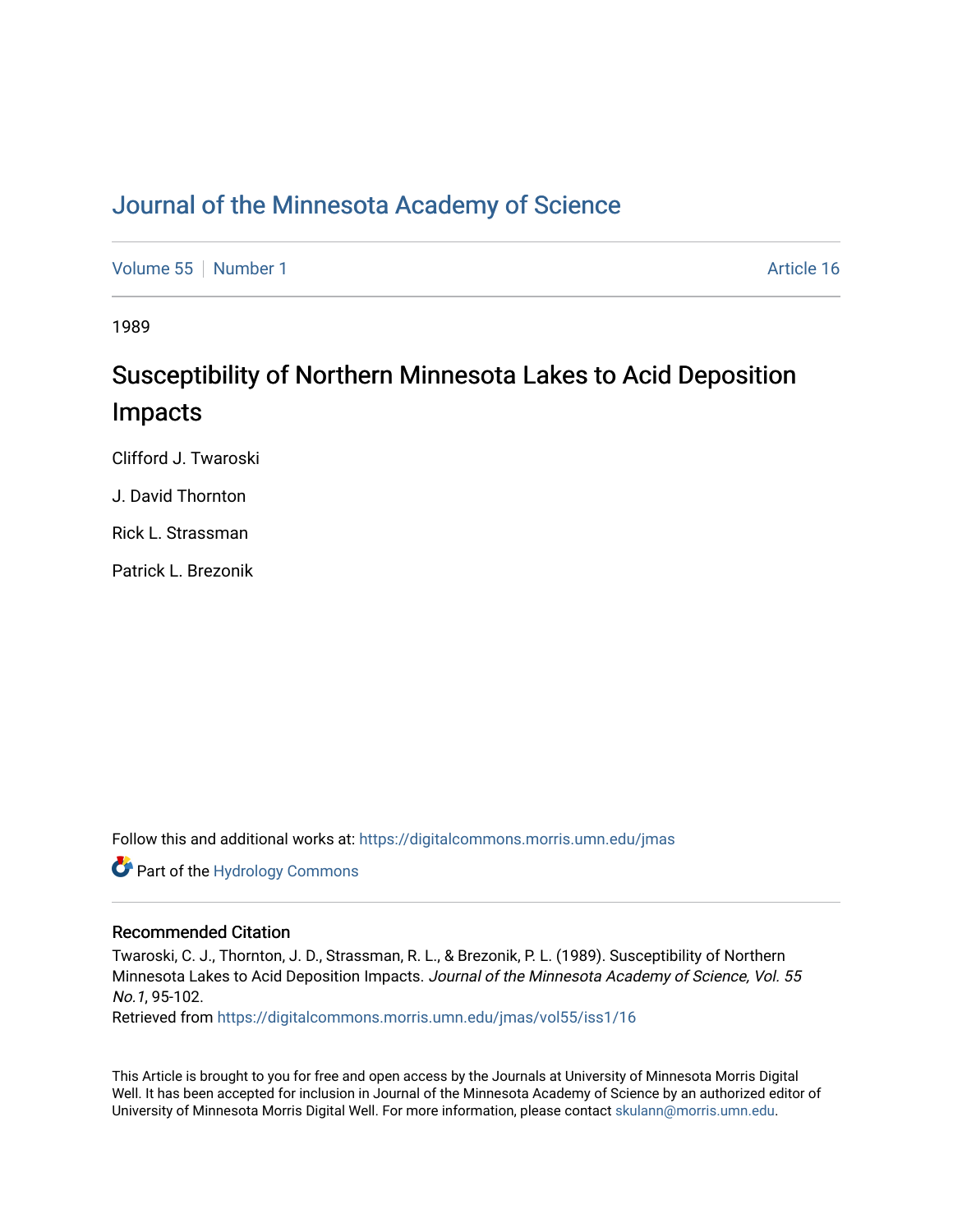# **Susceptibility of Northern Minnesota Lakes to Acid Deposition Impacts**

CLIFFORD J. 1WAROSKI, J. DAVID THORNTON, RICK L. STRASSMAN and PA1RICK L. BREZONIK

ABSTRACT-lake chemistry surveys indicate a large number of lakes with acid neutralizing capability (ANC) below 200 µeq/L occur in northeast Minnesota where shallow soils over bedrock and exposed rock outcrops predominate, and in moraine areas having rolling to steep topography in north-central and east-central Minnesota. In the Boundary Waters area, lake chemistry is strongly associated with bedrock geology. lakes with ANC <100  $\mu$ eq/L are associated with granite, basalt, and gabbro formations, while lakes with ANC of 100-200 µeq/L are associated with slate and greenstone formations. In the rest of the state where soils are deep, landform, soil type, and lake hydrology determine lake chemistry. Most low ANC lakes are found in terminal moraine areas. These lakes are generally small  $(<$ 40 ha in area), have limited groundwater inflow, and typically classed as precipitation-dominated seepage lakes. Higher ANC lakes ( $>400 \mu$ eq/L) are often associated with agricultural and residential land uses. Relationships found between ANC and bedrock geology, and between ANC and landform and soils, provided the basis for mapping the distribution of low ANC surface waters in Minnesota.

Empirical and process models used to evaluate the actual susceptibility of low ANC lakes in the Upper Midwest to acid deposition impacts and indicated precipitation pH 4.6-4.7 is a threshold level for lake acidification. Modeling also indicated lakes with ANC  $\leq$ 50  $\mu$ eq/L are very susceptible to acidic inputs and are considered critically sensitive.

At present, no culturally acidified lakes have been found in northeast Minnesota, although acid lakes have been found in north-central Wisconsin (3% of the lake population) and the Upper Peninsula of Michigan (9.8% of the lake population). The Hovland-Grand Marais-Isabella area of northeast Minnesota currently receives precipitation with an annual average pH of 4.7. This area is considered to be on the edge of the "effects area" and is a major focus of the Minnesota Pollution Control Agency's long-term research and monitoring program on lake and stream response to annual and episodic inputs of acids.

#### **Introduction**

Since the late 1970s, acid rain has been recognized as a potential threat to aquatic and terrestrial ecosystems in northeast Minnesota. In 1980 the Minnesota Legislature passed the Acid Precipitation Act, initiating a one-year program coordinated by the Minnesota Pollution Control Agency (MPCA) to research and investigate the phenomenon of acid precipitation as it related to Minnesota. Findings from this study  $(1)$  indicated the potential for impacts to occur, and resulted in the passage of the 1982 Acid Deposition Control Act (Minnesota Statutes 116.42-116.45). This Act was the first of its kind in the nation and required the MPCA to broaden its research program to:

- a) identify areas in the state containing resources sensitive to acid deposition (maps published in 1983 and 1985);
- b) adopt an acid deposition standard for the sensitive areas (standard of 11 kg/ha/yr was adopted by the State of Minnesota in August 1986, and is associated with an annual average precipitation pH of 4.7);
- c) establish a control plan, addressing both in-state and outof-state emission sources, to attain and maintain the standard ( the Control Plan was also adopted in August 1986 and contains provisions for reducing sulfur dioxide  $(SO<sub>2</sub>)$  emissions from in-state sources:
	- $-60,000$  ton/yr reduction in SO<sub>2</sub> emissions statewide by 1994
	- reductions in  $SO<sub>2</sub>$  emissions from two power plants by 1990
	- caps utility emissions of  $SO<sub>2</sub>$  at 130 percent of 1984 emissions as of 1990);
- d) ensure that all Minnesota sources subject to the control plan are in compliance by January 1, 1990 (as of this writing, all 1990 deadlines will be met, and it is anticipated statewide  $SO<sub>2</sub>$  emissions will be reduced by more than 60,000 tons/yr by 1994).

This paper summarizes the activities undertaken by the MPCA to accomplish tasks  $a)$  and  $b)$  listed above. The results of this work provide estimates of the susceptibility of Minnesota's lakes to acid deposition impacts and threshold levels for acidity in precipitation.

#### **Identification of Areas Containing Sensitive Resources**

The sensitivity of aquatic resources has been extensively researched since the mid-1970s. A lake's ability to neutralize strong acid inputs is dependent upon the buffering capabilities of vegetation (2), soils and bedrock in the terrestrial

*Clifford Twaroski was acid rain coordinator in the Minnesota Pollution ControlAgency at the time this article was written and now is project manager in the PCA's site response section of the groundwater and solid waste division. David Thornton is the section chief and Rick Strassman is acid rain coordinator in the Program Development Section, Division of Air Quality, for the MN Pollution Control Agency. Patrick Brezonik is a professor in Civil* & *Mineral Engineering and Director of the Water Resources Research Center at the University of Minnesota.*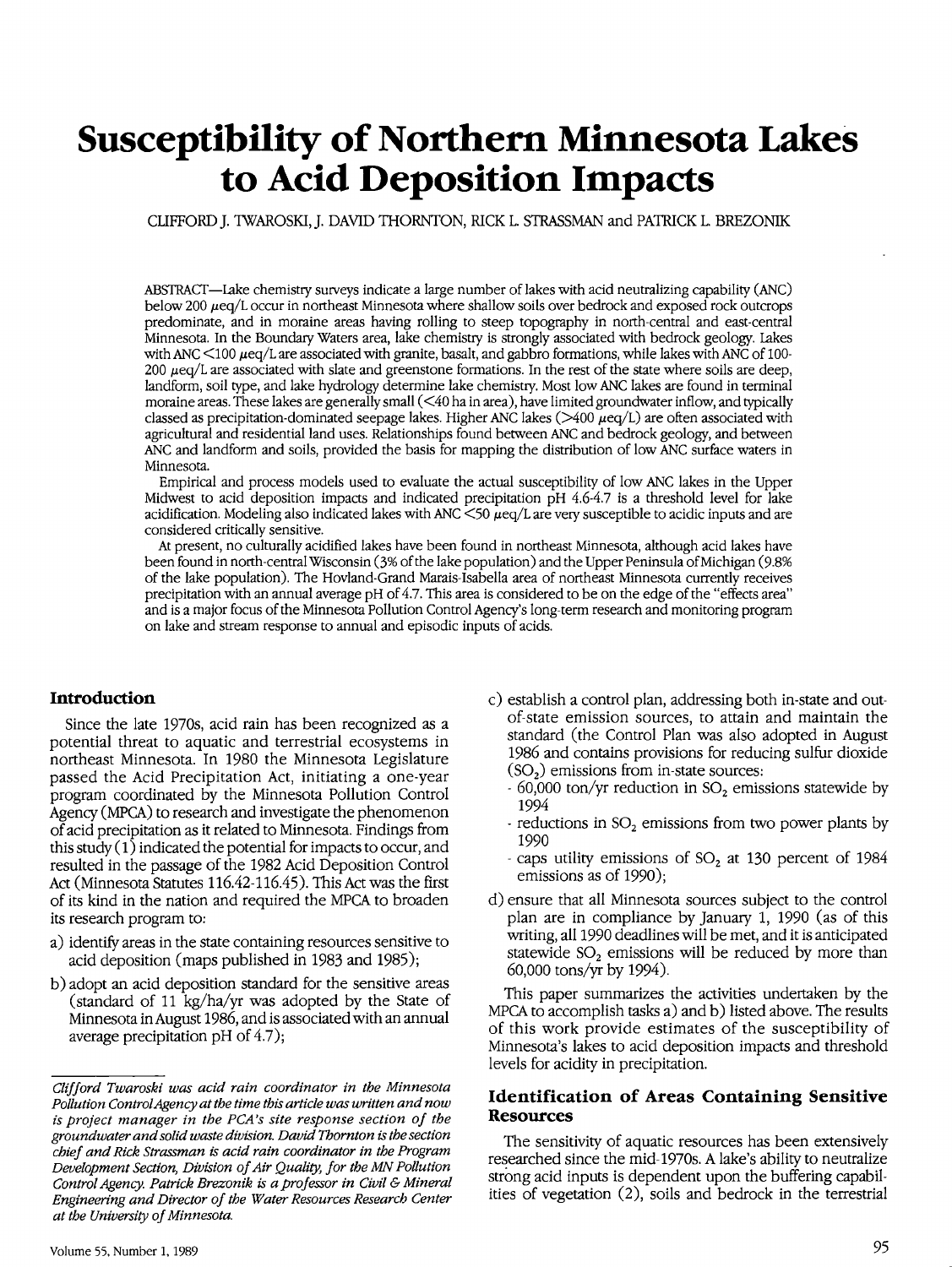watershed  $(3)$ , the import of alkalinity from upstream sources  $(4)$ , groundwater inflow  $(5)$ , and in-lake alkalinity generating processes (6, 7). The relative routing of water through a watershed and the residence time water spends in contact with soils on its way to the lake are major determinants of lakewater chemistry and the sensitivity to acidification by atmospheric deposition (8).

#### *Measure of Sensitivity*

Alkalinity is a common measure ofa lake's acid neutralizing capacity (ANC) and the relative sensitivity of lakes to acid deposition (9). Agency staff evaluated the data available to map sensitive areas and selected ANC as measured by alkalinity as the best single indicator of a lake's sensitivity to acid deposition. Based on previous research (10, 11), an index of sensitivity was developed by the MPCA (1, 12) for an assessment of sensitive resources in 1983.

These lake sensitivity criteria were subsequently modified in 1985 to reflect research findings (8) that lakes with ANC  $>$ 200  $\mu$ eq/L would be sufficiently buffered against strong acid inputs (13). The modified sensitivity index was utilized in mapping updates in 1985 and 1987 and reflects the current knowledge of acid deposition impacts on lake systems: 0-100  $\mu$ eq/L - sensitive; 100-200  $\mu$ eq/L - potentially sensitive;  $>$ 200  $\mu$ eq/L - nonsensitive.

#### *Review of Sensitive Areas Mapping*

Maps depicting sensitive lake systems have been prepared for various regions of North America, including Minnesota. An established relationship between water chemistry and some watershed descriptor was used to delineate areas containing sensitive lake systems. Bedrock geology has been used to map the occurrence of sensitive lake systems on national, regional, and state scales (9, 10).Amore refined approach (3) used surficial soil information in conjunction with bedrock geology to provide a better estimate of sensitive surface waters in the northeast U.S. Others (14) produced a set of criteria for sensitivity mapping that included important contributing factors such as soil chemistry, soil depth and drainage, landform and relief, bedrock geology, and vegetation cover. Utilizing as many parameters as possible (based on the availability and quality of data) would improve the accuracy of sensitivity maps, as would mapping on a local scale. The MPCA's work incorporated a number of watershed factors into the sensitive areas mapping, following closely the recommendation of Cowell *et al* ( 14).

#### *Study Areas* - *Sensitive Areas Mapping*

To determine if a relationship between water chemistry and some watershed descriptor could be established to map the occurrence oflow ANC lake systems, four study areas were designated in northeast Minnesota (12): Boundary Waters Canoe Area (BWCA) and adjacent areas in the Superior National Forest; Carlton County; Itasca County; and Crow Wing County. These study areas were considered to be representative of lake chemistry and bedrock and geomorphic settings (landform types) in northern and central Minnesota. The BWCA area is noted for its shallow soils over bedrock, and exposed rock outcrops. The other three study areas contain a variety of glaciated features such as terminal and ground moraines, outwash and lacustrine plains, and drumlin fields. Relationships established between water chemistry and watershed descriptors in the study areas would be easily extrapolated to other parts of northern and central Minnesota.

Regional surveys of lake chemistry data were conducted by the MPCA in 1980 and 1981 (1, 15). Lake data for Carlton, Crow Wing, and Itasca Counties were collected in 1982 (12). Supplemental lake data for the BWCA were obtained from Glass and Loucks (16), while additional lake data for Itasca County was obtained from the Environmental Protection Agency's STORET database.

#### *Water Chemistry* - *Watershed Parameter Relationships*

Lake data were combined with data resources from the State Planning Agency's Land Management Information Center (LMIC) to provide the best available data for mapping sensitive areas  $(12)$ . Lake data from the four study areas were associated with soil, bedrock, and watershed information. Maps of each study area were generated by LMIC showing the distribution of sampled lakes. Patterns of lake ANC concentrations were readily apparent.

For the BWCA, potentially sensitive lakes (ANC 100-200 µeq/L) are associated with slate and greenstone bedrock formations. Sensitive lakes (ANC 0-100  $\mu$ eq/L) are associated with gabbro, granite, and basalt bedrock formations. These patterns in lake ANC concentrations are in general agreement with previous predictions for the BWCA area ( 10 ). Rapp *et al.*  (17) and Brousseau *et al* (18) also found a strong relationship between lake ANC (sensitivity) and bedrock type in recent quantitative assessments of lakes in northeast Minnesota and the Thunder Bay District of Ontario, respectively.

In mapping sensitive lakes in areas characterized by shallow soils  $(\leq 1 \text{ m})$  over bedrock, bedrock type was found to be the integrating watershed factor. As deeper soil areas were encountered in the western and southern edges of the BWCA study area, surficial geology information was needed to predict the presence of low ANC lakes (3, 18).

Maps for Carlton, Crow Wing, and Itasca Counties showed 96 percent of the sampled lakes with ANC  $\leq$ 200  $\mu$ eq/L were in terminal moraine areas and clustered in specific Minnesota Soil Atlas mapping units (12). Topography in these mapping units is rolling to steep. Soil textures range from loamy sands to loams, with small inclusions of clay soils ( 12). Examination of additional lake physical and chemical parameters indicated these low ANC lakes are small  $( $40$  ha in area), at relatively$ high elevations (19), have low conductivity (indicating limited contact with alkaline groundwater) ( 20), and typically classed as precipitation-dominated seepage systems (5). High ANC lakes ( $>200 \mu$ eq/L) are often associated with agricultural and residential land use (8), and outwash and lacustrine plains. These lakes tend to be large  $(>100$  ha in area), have high conductivities (indicating extensive contact with alkaline groundwater) (20), and typically are flowthrough systems with large streams entering and leaving them (5).

Similar to other findings (5), precipitation-dominated seepage systems tended to exhibit the lowest ANC of any lake type in the state. For deep soil areas, landform and soil type were the integrating watershed factors. The relationship between low ANC lakes and specific soil types in moraine areas was sufficiently strong to provide the basis for the mapping of areas outside the BWCA. Likewise, the relationship between high ANC lakes and land use was used to classify a large part of the state as containing nonsensitive lakes (12).

#### *Extrapolation and Mapping of Sensitive Areas*

The relationships established between ANC and terrain factors for the study areas were used to map additional areas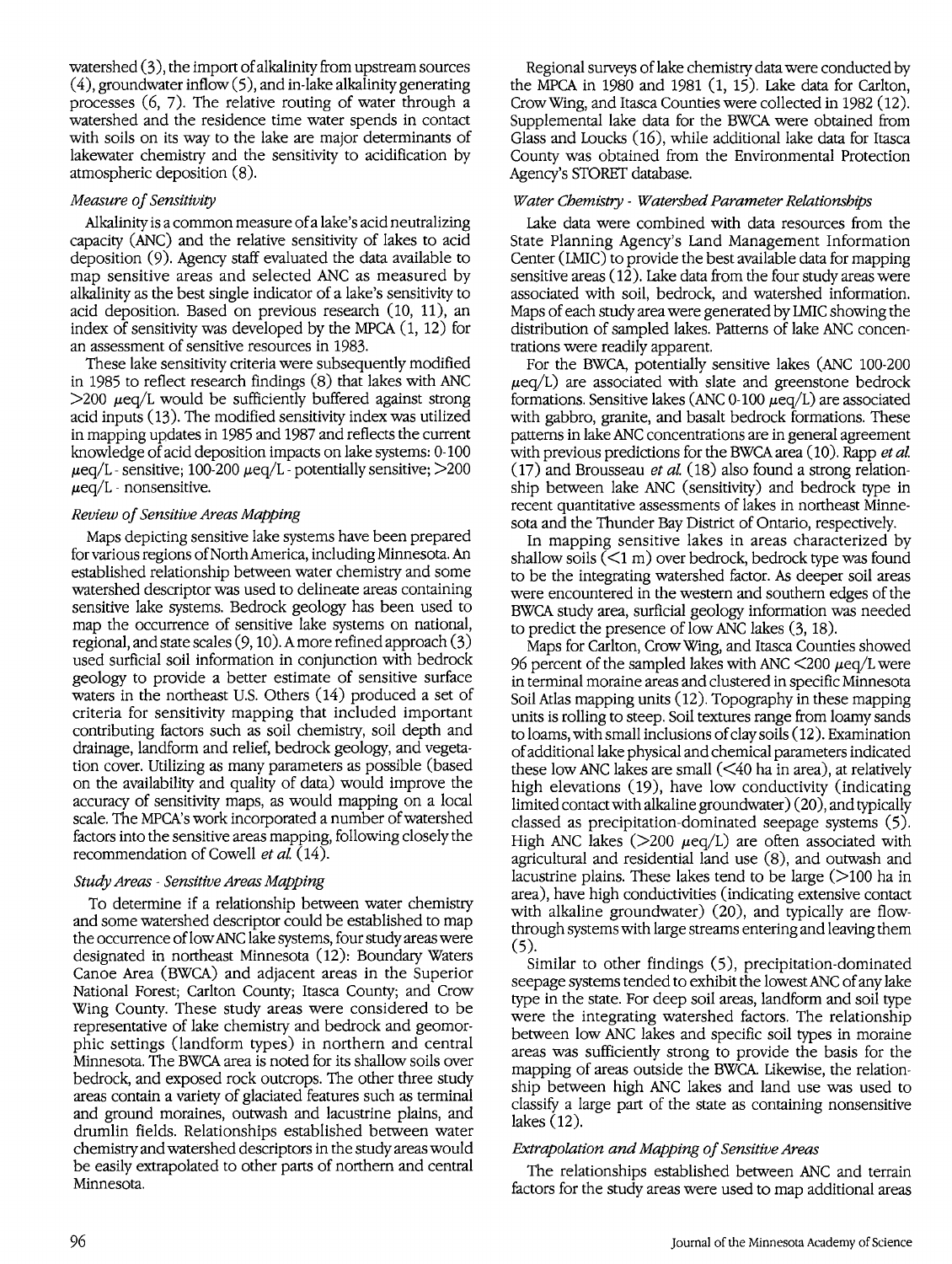of the state. These relationships were incorporated into a sensitivity model ( 12), along with additional data in the IMIC database (Figure 1). This model was used to select areas of the state geomorphically similar to the study areas. The actual decision to label these areas as containing sensitive, nonsensitive, or potentially sensitive lakes was made by assessing the lake data available for those particular areas and using the sensitivity criteria previously described (Figure 2). The final product is a map of the areas known to contain, and likely to contain, sensitive aquatic resources (Figure 3).

This 1987 map is an update of previous mapping efforts and represents the current state of knowledge on the distribution and extent of poorly buffered waters in Minnesota.

#### **Lake Susceptibility to Acid Deposition**

As a regulatory agency, the MPCA deals with ambient concentration standards for a variety of pollutants set to protect the most sensitive humans from adverse health impacts. An acid deposition standard for lakes was developed in a manner similar to the ambient concentration standards. A deposition standard would limit the amount of acid, in the form of wet sulfate, falling on sensitive lakes and would

**LMIC DATA BASE l NO**  LAND USE **Pasture** & **Oper Forest YES LANDFORM** ----------- **Flutes**  NO **Terminal Moraines Lateral Moraines Ground Moraines Highlands**  YES  $\longrightarrow$   $\left| \begin{array}{c} \text{REDI} \\ \text{OUTC} \\ \text{AREI} \end{array} \right|$ GEOMORPHIC REGIONS | NO BEDROCK NO OUTCROP ) AREAS Soils, topography, alone combinations.<br>
YES<br>
YES<br>
YES Soils, topography,<br>slope combinations  $\begin{array}{ccc} \downarrow & \downarrow & \downarrow & \downarrow \ \hline & \downarrow & \downarrow & \downarrow \end{array}$ Areas retain the capacity NONSENSITIVE to denote sensitive or potentially sensitive Areas deleted from data base aquatic resources.

Figure 1. Flow diagram of the model used to select areas in Minnesota containing or likely to contain poorly buffered lakes (alkalinities  $6400 + eq/L$ ), utilizing data from the Land Management Information Center (LMIC) at the Minnesota State Planning Agency. [adapted from Twaroski *et al* (12)]

The primary objective in setting an acid depositon standard was to assess the amount of acidification that could occur in Minnesota's lakes at current or increased levels of atmospheric deposition. This was accomplished by using an empirical dose/response model developed for the Upper Midwest (21, 22) and a mechanistic model of lake-watershed acidification (23, 24). In both cases, the most sensitive lake systems were to be assessed: a) flashy hydrographs where water runs quickly through shallow soils down steep slopes to the lake and b) precipitation-dominated seepage lakes  $(8)$ .

#### *Empirical Modeling*

A large database containing lake and precipitation chemistry data, watershed factors, and lake hydrologic classifications (Figure 4) for the Upper Great Lakes Region was used by Rogalla and Brezonik (22) to develop an empirical model similar to Henriksen (25) and Wright (26). All these models describe the acidification process as a large-scale titration of a bicarbonate lake solution by strong acid from precipitation.



Figure 2. Flow diagram for sensitivity classifications of bedrock and moraine areas (selected by the model described in Figure 1) in Minnesota based on lake alkalinity data. [adapted from Twaroski *et al* (12)]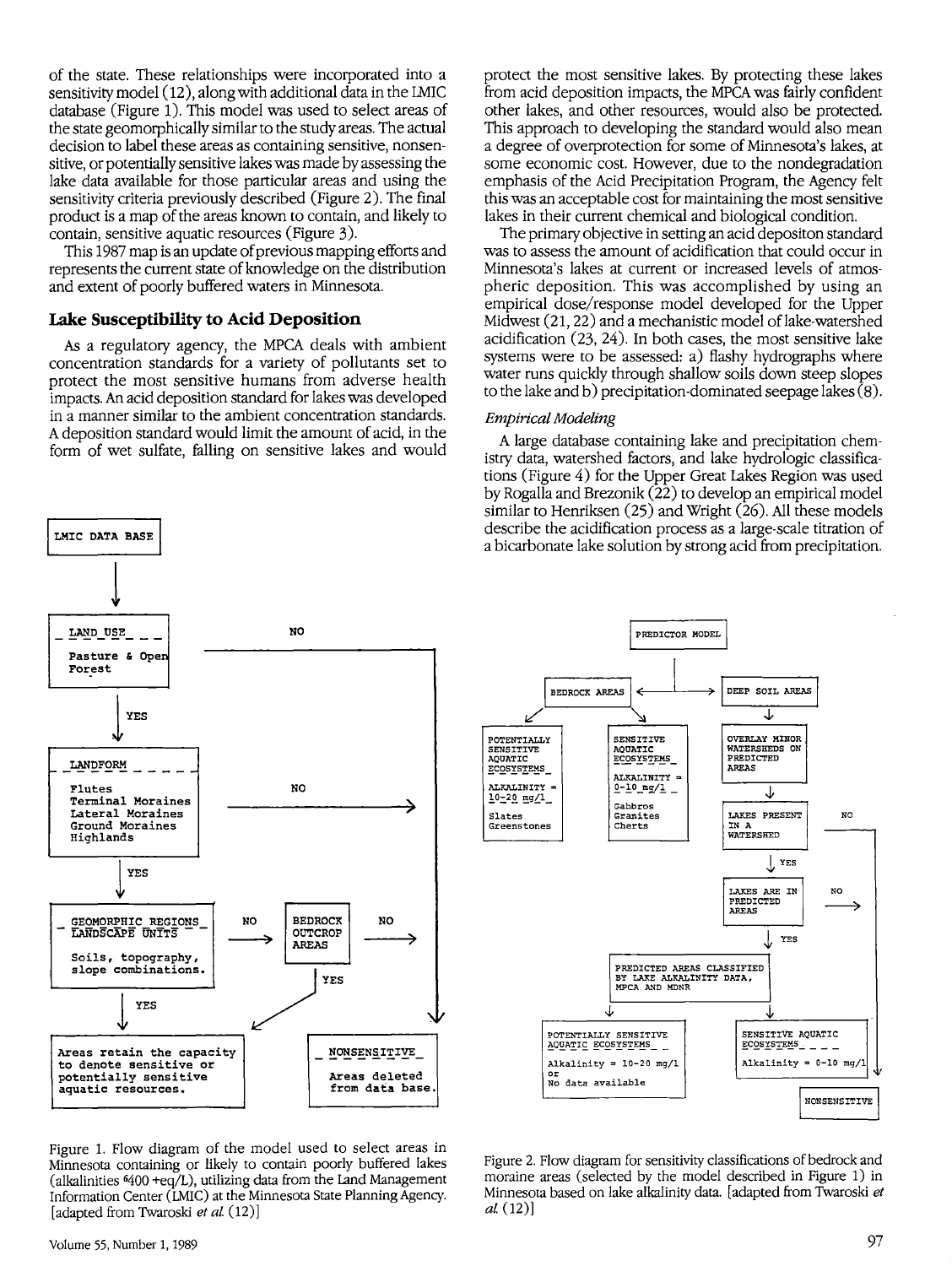

Figure 3. Areas in Minnesota estimated to contain lake systems considered sensitive or potentially sensitive to acid deposition (June 1987 update).

Two indicators of lake chemical change were used: loss of alkalinity (ANC) and net increase in sulfate. These indicators were estimated from current lake and precipitation chemistry and used to formulate an empirical model relating them to precipitation acidity.

Another component of the model is the F-factor ( weathering factor), the ratio of the change in the sum of base cations to the change in sulfate in lakewater  $(LSO<sub>4</sub>)$ . Enhanced mineral weathering in the lake's watershed can increase base cation availability. Increases in  $ISO<sub>4</sub>$  would then be compensated with additional base cations, rather than a loss of ANC. F has been estimated to range from 0.2-0.4 for drainage lakes (25, 26) although Henriksen (25) found that most of the  $SO_4$ increase in some lakes resulted in a loss of ANC corresponding to F near 0, This situation would be typical of precipitation-dominated seepage lakes. For Minnesota lakes, a range of F values were used (0, 0.2, 0.4) in the predictive equations to obtain a better estimate of potential acidification impacts.

The predictive model used regression equations that relate a decrease in lake ANC or an increase in sulfate to precipitation acidity (21, Figure 5) and statistically significant



Figure 4. Classification of lakes in Minnesota, Wisconsin and Michigan according to three hydrologic types and distribution of lakes among five ranges of alkalinity. [adapted from Rogalla and Brezonik (22)]

relationships were obtained for seepage lakes. Major findings from this research indicated:

- (a) the acidification threshold for precipitation pH (the pH below which acidified lakes would be expected to occur) is 4.6-4.8;
- (b) lakes with ANC  $\leq 45 \mu$ eq/L were most susceptible;
- (c) precipitation-dominated seepage lakes (F=0) were most sensitive to acid deposition; drainage lakes (F=0.2,0.4) were less sensitive;
- (d) conservative estimates indicated lakes with ANC  $\leq 60$  $\mu$ eq/L will become acidified (ANC  $\lt$ 0  $\mu$ eq/L) at current levels of precipitation acidity (about 1.5 percent of the lakes sampled in Minnesota). If atmospheric loadings are increased by 50 percent, lakes with ANC  $\lt$ 100  $\mu$ eq/L would become acidified (about 7 percent of the sampled lakes in Minnesota).

#### *Mechanistic Modelling*

Schnoor's compartmentalized, time variable "Trickledown" model (23, 24) was used by the MPCA to assess the sensitivity of individual lakes to acid deposition. The model is based on a mass balance for alkalinity (ANC) in the watershed and lake. A time series of precipitation data, including acidity and dry deposition estimates, is used as input to the model. The hydrologic submodel simulates the rainfall events on the watershed and lake surface and tracks the movement of water from one compartment to the next. Each compartment is modeled as a completely mixed flowthrough reactor. At the end of each timestep, the compartment water volumes are updated and used in the mass balance equations of the alkalinity submode!.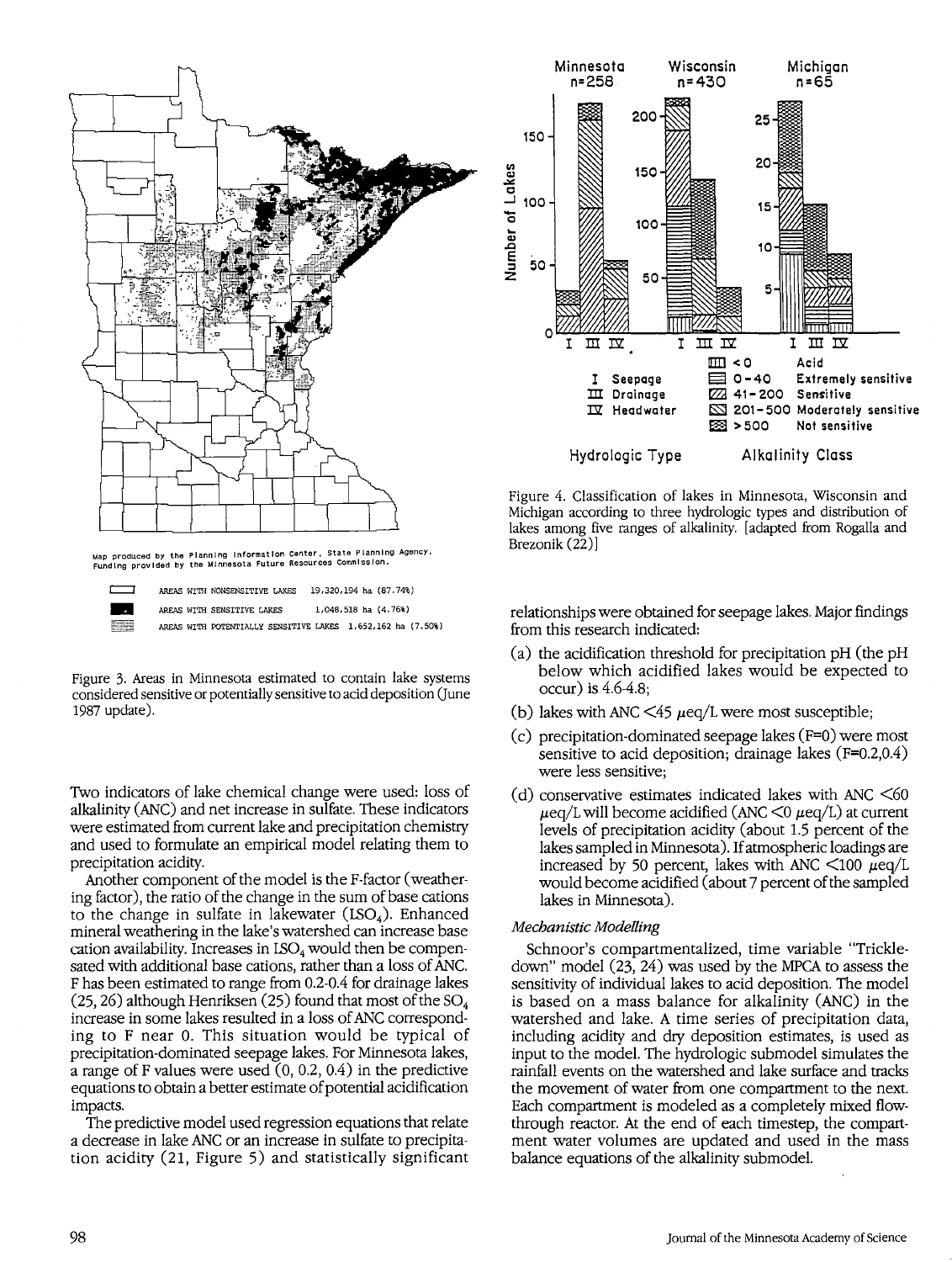Five lakes in northeast Minnesota were selected for study as part of the Agency's Soil and Watershed Acidification Study funded by the Legislative Commission on Minnesota Resources. Moon and Crum lakes are Type I seepage systems with no inlets or outlets (5). Both lakes are situated near major watershed divides and are considered precipitationdominated (20). Dunnigan lake has an intermittent outlet and is classed as a Type II seepage lake. Meander and Chester lakes are typical of low ANC lakes in the bedrock region of northeast Minnesota. Both have an intermittent inlet and permanent outlet and are classed as Type III (headwater) lakes (5, 27).

A variety of input data for the dynamic model were collected from the study lakes and their watersheds (13). Samples were collected monthly for lake and stream chemistry. lake stage fluctuations were continuously recorded. Stream flow was measured on a monthly basis with a current meter and correlated with lake stage data to estimate outflow volume for Dunnigan, Chester, and Meander lakes. Recording rain gauges were placed as close as possible to each lake during the open water season. Soil and vegetation surveys were conducted in the watershed of each lake and additional information was obtained from topographic maps, hydrologic atlases, aerial photos, and Forest Service and Soil Conservation Service soil surveys.

A major goal of this work was to simulate long-term acidification of lakes by increasing acid loadings from present-day levels to levels that could occur in the future. Precipitation acidity was increased in successive model runs for each lake to determine the acidification threshold for precipitation pH (pH below which lakes acidify) (Figures 6, 7). Major findings from the predictive modeling studies were:

- (a) Crum lake (ANC of approximately 44  $\mu$ eq/L) was much more sensitive than the other four study lakes.
- (b) Based on the Crum lake modeling, the acidification threshold for precipitation pH is 4.6-4.7. Currently, precipitation pH in the Crum lake area is 4.97.

#### **Modeling Discussion**

Both modeling approaches indicate the acidification threshold for precipitation pH is approximately 4.7 for



Figure 5. Change in alkalinity versus change in sulfate for seepage lakes contained in the lake database for the Upper Great lakes Region. Background SO<sub>4</sub> in precipitation = 20 +eq/L. [adapted from Brezonik et al. (21)]

Minnesota lakes. Where precipitation pH is less than 4.6-4.7 on an average annual basis, one can expect to find acidic lakes. This finding is consistent with results obtained from other modeling work for the Upper Midwest (8, 26, 28, 29) and generally agrees with observations of precipitation pH and current numbers of acidified lakes across the northern lake States, although research in the western portion (30) of the Upper Great Lakes Region indicates acidic inputs from individual storm events may have more influence on lake ANC than annual average precpitation acidity. The modeling work also indicated lakes with ANC  $\leq 50$   $\mu$ eq/L (typically precipitation-dominated seepage lakes in the Upper Great lakes States) are very sensitive to strong acid inputs. These lakes have been classified as critically sensitive (8, 13, 31).

Steady-state model estimates for lake acidification are conservative in that worst case results were used  $(F=0, no$ additional buffering supplied from the watershed to the lake) and internal alkalinity generation was not included in the model (22). Mechanistic modeling results are also conservative for Crum lake because internal alkalinity generation was held constant rather than being modeled as a first order reaction. As acidity (sulfate) increases in the water column, internal alkalinity generation by sulfate reduction also increases. Because internal alkalinity generation was held constant, the model overestimated acid deposition impacts. In addition, groundwater-lakewater interactions were assumed to be negligible in Crum lake. Recent studies (32, 33) indicate that even small amounts of groundwater inflow can have a significant influence on a lake's buffering capacity.

#### **Resources at Risk**

Surveys conducted from 1980-1985 (16, 19, 15, 29, 34, 35), have found no culturally acidified lakes in the state. However, a large number of low ANC lakes have been found and the empirical and mechanistic modeling studies indicate they are susceptible to acid deposition impacts.

Acknowledging that the acidification modeling estimates are conservative, the Agency estimated resources at risk in Minnesota (13). As many as 200 lakes were considered critically sensitive to acidic deposition (ANC  $\leq$  50  $\mu$ eq/L), and an additional 1,982 lakes were estimated to be sensitive or potentially sensitive (ANC 50-200  $\mu$ eq/L). These sensitive lakes are usually small, less than 40 ha in area, and often classified as precipitation-dominated seepage or headwater lakes. Cook, lake, St. Louis, and Itasca Counties contain 82 percent of the lakes in the state with ANC  $\leq$ 200  $\mu$ eq/L; Aitkin, Carlton, Pine, and Kanabec Counties, 8 percent of these lakes; and Cass, Crow Wing, Clearwater, and Hubbard Counties, 10 percent of these lakes. Although the number of sensitive lakes is considered an overestimate by the Agency, it compares well with statistically derived estimates for Cook, Lake, and St. Louis Counties from the U.S. EPA's Eastern lake Survey (35) which estimated that 4.7 percent (143 lakes) of the lakes in northeast Minnesota (Voyageurs National Park, Boundary Waters Canoe Area, Superior National Forest) have ANC <SO  $\mu$ eq/L and 1,124 lakes have ANC  $\leq$ 200  $\mu$ eq/L. For this same area, the Agency estimates 138 lakes have ANC  $\leq$ 50  $\mu$ eq/L, and 1,247 lakes have ANC  $\lt$ 200  $\mu$ eq/L.

#### **Summary**

While no culturally acidified lakes have been found in Minnesota, approximately 2,200 lakes are estimated to be sensitive to acid deposition, with 200 of these lakes consi-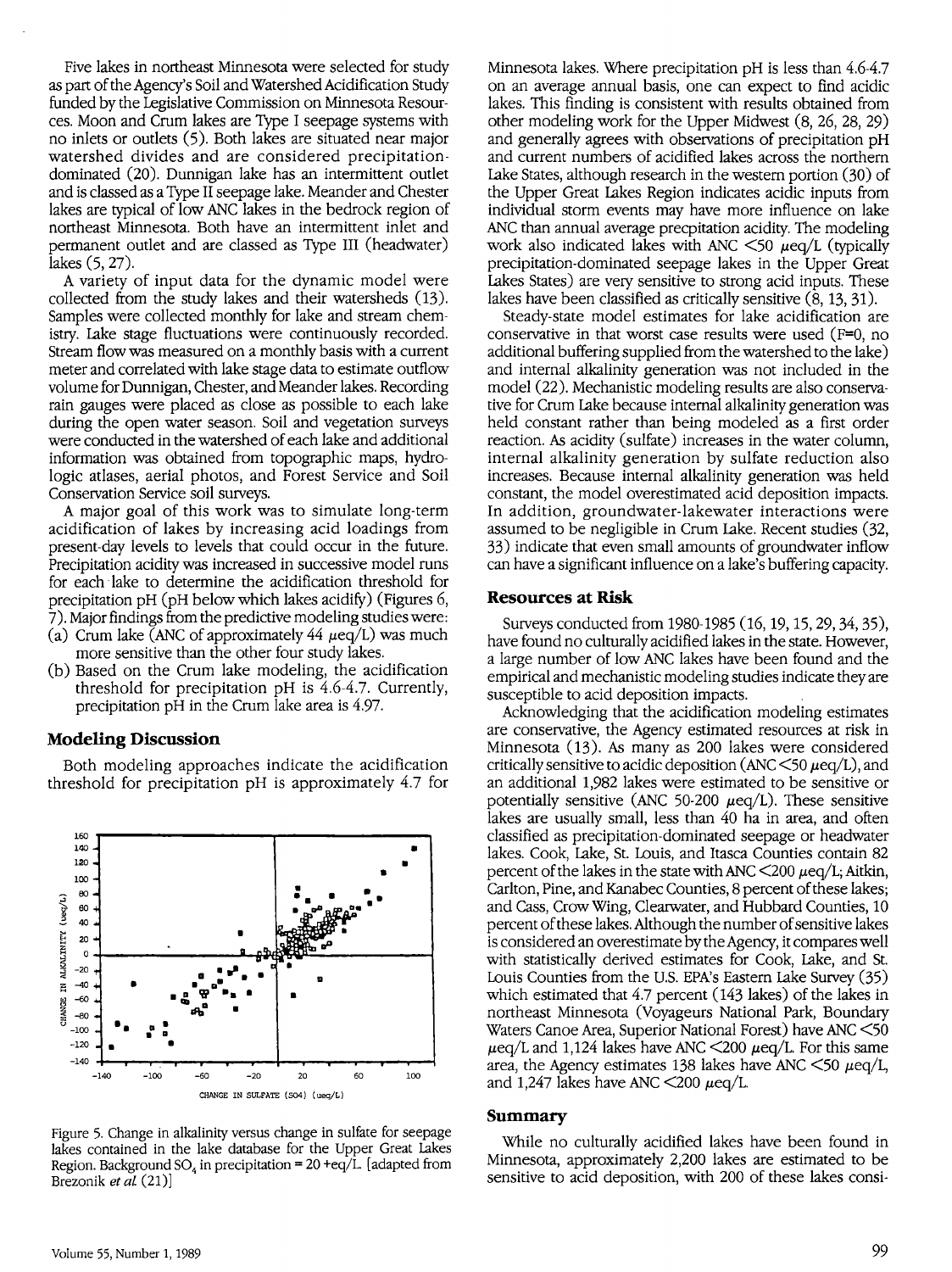

Figure 6. Projected alkalinity values for Crum Lake in response to lowering annual average precipitation pH during 50year model simulations [adapted from (13)]



Figure 7. Projected pH values for Crum Lake in response to lowering annual average precipitation pH during 50 year model simulations [adapted from  $(13)$ ]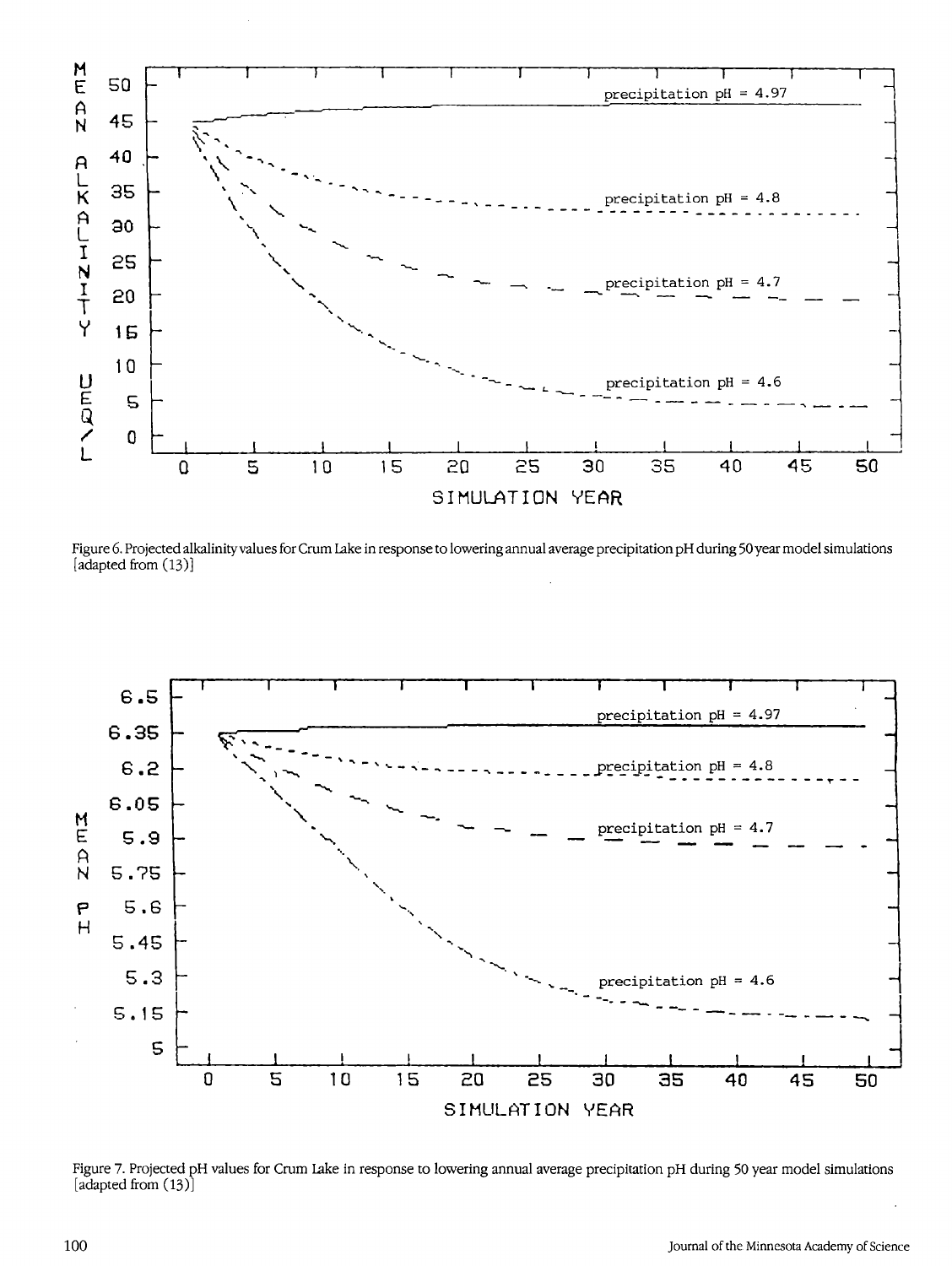dered critically sensitive (ANC  $\leq$ 50  $\mu$ eq/L). The majority of these lakes (82 percent) are found in Itasca, St. Louis, lake, and Cook Counties.

Modeling results indicate that where precipitation pH is less than 4.6-4.7 on an average annual basis, acidic lakes are found. Lake survey data for the Upper Midwest also provide support for these results as culturally acidified lakes have been found in Michigan (9.8% of the lake population) and north-central Wisconsin (3% of the lake population), but not in Minnesota (35). Annual average precipitation pH ranges from approximately 4.4 in the Upper Peninsula of Michigan to 4.9 in northeast Minnesota.

The Hovland-Grand Marais-Isabella area of northeast Minnesota currently receives annual precipitation with a pH of 4.7 and is considered on the edge of the "effects area." There is concern that lakes, and possibly streams, in this area of the state may be experiencing subtle impacts from acid deposition. To address these concerns, the Agency continues to assess atmospheric inputs to sensitive lakes and their watersheds in the northeast part of the state and has initiated an episodic response project to investigate the impact of acidic snowmelt on trout streams along the North Shore of Lake Superior.

#### **Acknowledgements**

We thank]. Hoshal and S. Mader from the Minnesota State Planning Agency (Planning Information Center) for their assistance in finalizing the maps of the sensitive areas, and G. Pratt for his help in the computer modeling of the study lakes. Funding for the sensitive areas mapping and the mechanistic lake modeling were provided by the Legislative Commission on Minnesota Resources.

#### **References**

- 1. Thornton, JD., S.A Heiskary, R.D. Payer, and J. Matta. 1982. Acid precipitation in Minnesota. Report to the Legislative Commission on Minnesota Resources. Staff Report. Minnesota Pollution Control Agency, St. Paul. 296 pp.
- 2. Verry, E.S. and D.R. Timmons. 1976. Precipitation nutrients in the open and under two forests in Minnesota. *Can.] For. Res.* 7:112-119.
- 3. Kaplan, E., H.C. Thode, and A Protas. 1981. Rocks, soils, and water quality. Relationships and implications for effects of acidic precipitation on surface water in the northeast United States. *Environ. Sci. Technol.* 15:539- 544.
- 4. Schindler, D.W., M.A Turner, M.P. Stainton, and G.A Llnsey. 1986. Natural sources of acid neutralizing capacity in low alkalinity lakes of the Precambrian Shield. *Science*  232 :844-847.
- 5. Eilers, J.M., G.E. Glass, KE. Webster, and J.A Rogalla. 1983. Hydrologic control of lake susceptibility to acidification. *Can.] Fish. Aquat. Sci.* 40:1896-1904.
- 6. Cook, R.B., C.A Kelly, D.W. Shindler, and M.A Turner. 1986. Mechanisms of hydrogen ion neutralization in an experimentally acidified lake. *Limnol Oceanog.* 31:134- 148.
- 7. Baker, L.A, P.L. Brezonik, E.S. Edgerton, and R.W. Ogburn. 1985. Sediment acid neutralization in softwater lakes. *Water, Air, Soil Pollution* 25:215-230.
- 8. Schnoor, ].L., N.P. Nikolaidis, and G.E. Glass. 1986. lake resources at risk to acidic deposition in the Upper Midwest. *J. Water Pollut. Contr. Fed.* 58:139-148.
- 9. National Research Council of Canada (NRCC). 1981. Acidification in the Canadian environment: scientific criteria for assessing the effects of acidic deposition on aquatic ecosystems. Environmental Secretariat Pub. NRCC No.18475, Ottawa, Ontario.
- 10. Hendrey, G.R., J.N. Galloway, S.A Norton, C.L. Schofield, P.W. Shaffee, and D.A. Burns. 1980. Geological and hydrochemical sensitivity of the Eastern United States to acid precipitation. Technical Report. Brookhaven National laboratory, Upton, N.Y. 71 pp.
- 11. Piche, E. 1981. Acid sensitivity of lakes in Ontario. Acid Precipitation in Ontario Study. APIOS 002/81. Ontario Ministry of the Environment.
- 12. Twaroski, CJ, JD. Thornton, S.A. Heiskary, and D. Anderson. 1983. Aquatic, terrestrial, and peatland ecosystems in Minnesota considered sensitive or potentially sensitive to acid deposition. Staff report. Minnesota Pollution Control Agency, St. Paul. 143 pp.
- 13. Minnesota Pollution Control Agency (MPCA). 1985. Statement of need and reasonableness (SONAR) pertaining to an acid deposition standard and control plan. Staff report. Acid Precipitation Program. St. Paul, Minnesota. 656 pp.
- 14. Cowell, D.W., AE. Lucas, and C.D.A Rubec. 1980. The development of an ecological sensitivity rating for acid precipitation impact assessment. Land Directorate, Environment Canada. Working Paper No. 10. Ottawa, Ontario.
- 15. Heiskary, S.A and].D. Thornton. 1983. Acid rain sensitivity: a study of contributing factors in remote northeastern Minnesota lakes. Staff report. Minnesota Pollution Control Agency, St. Paul. 110 pp.
- 16. Glass, G.E., and O.L. Loucks. 1980. Impacts of airborne pollutants on wilderness areas along the Minnesota-Ontario border. EPA-600/3-80-044.
- 17. Rapp, G.,].D. Allert, B.W. Luikkonen,J.A Ilse, O.L. Loucks and G.E. Glass. 1985. Acid deposition and watershed characteristics in relation to lake chemistry in northeastern Minnesota. *Environ. Internat.* 11:425-440.
- 18. Brousseau, C.S., D. Baccante and L.W. Maki. 1985. Role of bedrock and surficial geology in determining the sensitivity of Thunder Bay area lakes to acidification. *J. Great Lakes Res.* 11:501-507.
- 19. Verry, E.S. 1981. Acidity of lakes and impoundments in north-central Minnesota. USDA Forest Service, North Central Forest Experiment Station, Research Note NC-273. St. Paul, Minnesota.
- 20. Hawkinson, C.F. and E.S. Verry. 1975. Specific conductance identifies perched and groundwater lakes. USDA Forest Service, North Central Forest Experiment Station, Research Paper NC-120. St. Paul, Minnesota.
- 21. Brezonik, P.L.,J.A Rogalla, and L.A Baker. 1987. Empirical and process models for acidification and alkalinity regulation in lakes of the Upper Great Lakes Region. Bulletin 124. Water Resources Research Center, University of Minnesota, St. Paul. 82 pp.
- 22. Rogalla,J.A and P.L. Brezonik. 1985. Empirical modeling to predict acidification of Minnesota lakes. Report to the Minnesota Pollution Control Agency, St. Paul. 35 pp.
- 23. Schnoor, J.L., G.R. Carmichael and F.A Van Schepen. 1982. An integrated approach to acid rainfall assessments. Pp. 225-243. In L.H. Keith (ed.) *Energy and Environmen*tal Chemistry. Volume II. Acid Rain. Ann Arbor Science.
- 24. Banwart, S.A. 1983. Development of a time-variable hydrologic submode! for acid precipitation event